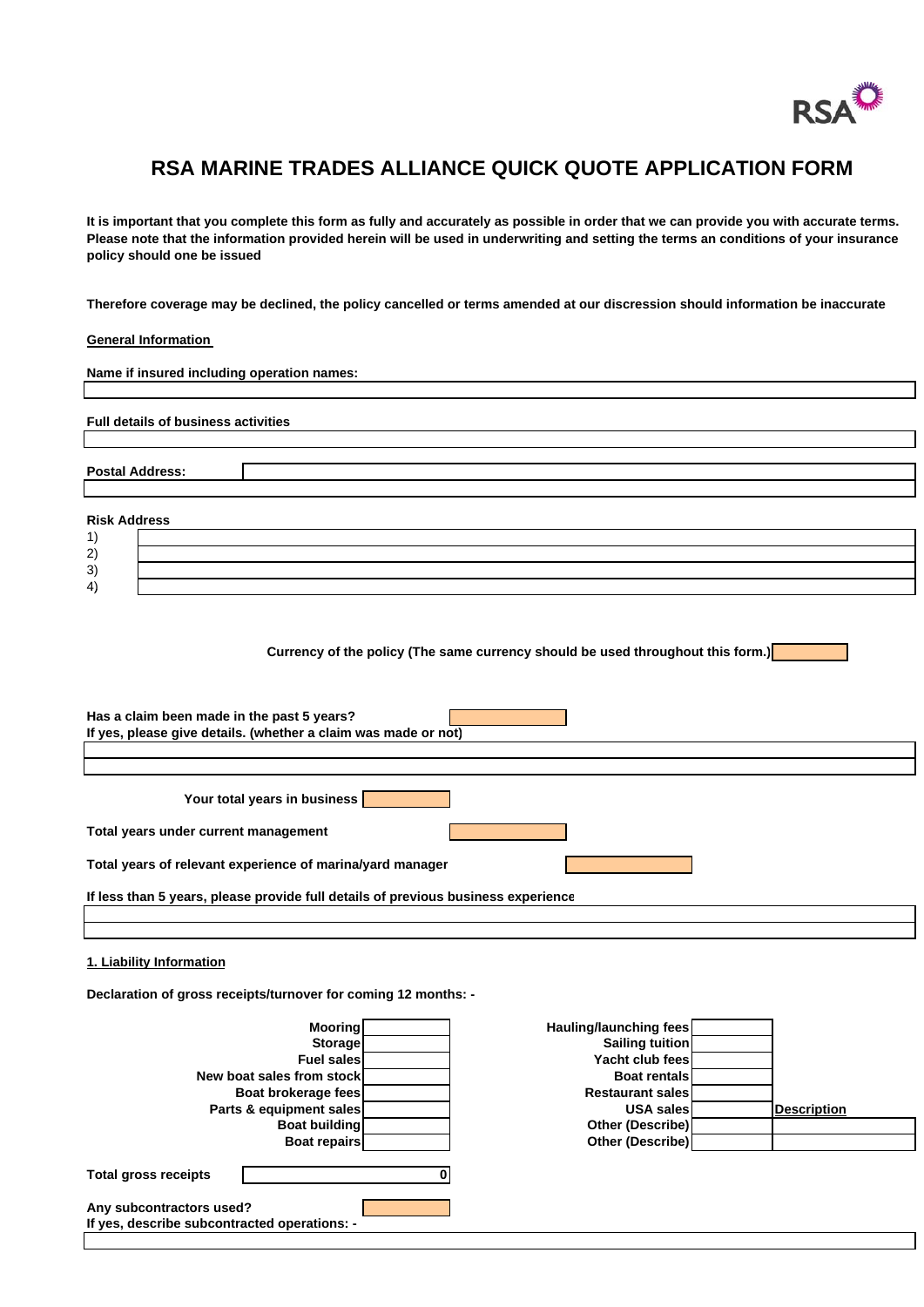| Do you check subcontractors have their own liability cover? |                                    |                                                                                                                   |                         |                                               |                                         |                                                 |                   |                 |
|-------------------------------------------------------------|------------------------------------|-------------------------------------------------------------------------------------------------------------------|-------------------------|-----------------------------------------------|-----------------------------------------|-------------------------------------------------|-------------------|-----------------|
| If yes what is their limit of liability?                    |                                    |                                                                                                                   |                         |                                               |                                         |                                                 |                   |                 |
| Percentage of subcontracted works                           |                                    |                                                                                                                   |                         |                                               |                                         |                                                 |                   |                 |
|                                                             | If more than 25% please describe   |                                                                                                                   |                         |                                               |                                         |                                                 |                   |                 |
| Limit of liability you require                              |                                    |                                                                                                                   |                         | If other, please specify                      |                                         |                                                 |                   |                 |
|                                                             |                                    |                                                                                                                   |                         | Do you use lifting and/or handling equipment? |                                         | If other, please spectify                       |                   |                 |
|                                                             | <b>Description</b>                 |                                                                                                                   | Age                     | <b>Lifting capacity</b>                       | Last maintenance inspection (in Months) |                                                 |                   |                 |
| 1)<br>2)                                                    |                                    |                                                                                                                   |                         |                                               |                                         |                                                 |                   |                 |
| 3)<br>$ 4\rangle$                                           |                                    |                                                                                                                   |                         |                                               |                                         |                                                 |                   |                 |
| 5)                                                          |                                    |                                                                                                                   |                         |                                               |                                         |                                                 |                   |                 |
|                                                             |                                    | Frequency of maintenance inspections                                                                              |                         |                                               |                                         | If other, please specify                        |                   |                 |
|                                                             | <b>Property Information</b>        |                                                                                                                   |                         |                                               |                                         |                                                 |                   |                 |
|                                                             |                                    | Perimeter security gated & fenced?<br>24h on site security<br>Night watchman<br><b>Floodlights</b><br><b>CCTV</b> |                         |                                               |                                         |                                                 |                   |                 |
|                                                             | 3. Buildings section?              |                                                                                                                   |                         |                                               |                                         | <b>Roller</b>                                   | <b>Deadlocked</b> |                 |
|                                                             | Value                              | Age                                                                                                               | <b>Use</b>              | <b>Construction</b>                           | Alarm                                   | <b>Shutters</b>                                 | <b>Doors</b>      | <b>Padlocks</b> |
| 1)<br>2)                                                    |                                    |                                                                                                                   |                         |                                               |                                         |                                                 |                   |                 |
| 3)<br>4)                                                    |                                    |                                                                                                                   |                         |                                               |                                         |                                                 |                   |                 |
| 5)                                                          |                                    |                                                                                                                   |                         |                                               |                                         |                                                 |                   |                 |
| Total                                                       | 0                                  |                                                                                                                   |                         |                                               |                                         |                                                 |                   |                 |
|                                                             | 3. Contents section?               |                                                                                                                   | Values                  |                                               |                                         |                                                 | <b>Values</b>     |                 |
|                                                             |                                    | Machinery & plant                                                                                                 |                         |                                               |                                         | <b>Business tools</b><br><b>Employees tools</b> |                   |                 |
|                                                             |                                    | Boat stock (on land)<br>Boat stock (afloat)                                                                       |                         |                                               |                                         | <b>Customer</b> goods                           |                   |                 |
|                                                             |                                    | Parts & accessories stock<br>Other stock                                                                          |                         | Other (describe)<br>Other (describe)          |                                         |                                                 |                   |                 |
|                                                             |                                    | Furniture, fixtures & fittings<br><b>Electronic equipment</b>                                                     |                         | Other (describe)<br>Other (describe)          |                                         |                                                 |                   |                 |
|                                                             | <b>Total Contents</b>              |                                                                                                                   | $\overline{\mathbf{0}}$ |                                               |                                         |                                                 |                   |                 |
| 4. Lifting & handling equipment section?                    |                                    |                                                                                                                   |                         |                                               |                                         |                                                 |                   |                 |
|                                                             | Value                              |                                                                                                                   | Make & model            |                                               |                                         |                                                 |                   |                 |
| 1)<br>2)                                                    |                                    |                                                                                                                   |                         |                                               |                                         |                                                 |                   |                 |
| 3)<br>4)                                                    |                                    |                                                                                                                   |                         |                                               |                                         |                                                 |                   |                 |
| 5)                                                          |                                    |                                                                                                                   |                         |                                               |                                         |                                                 |                   |                 |
|                                                             | Total lifting & handling equipment |                                                                                                                   |                         | $\mathbf{0}$                                  |                                         |                                                 |                   |                 |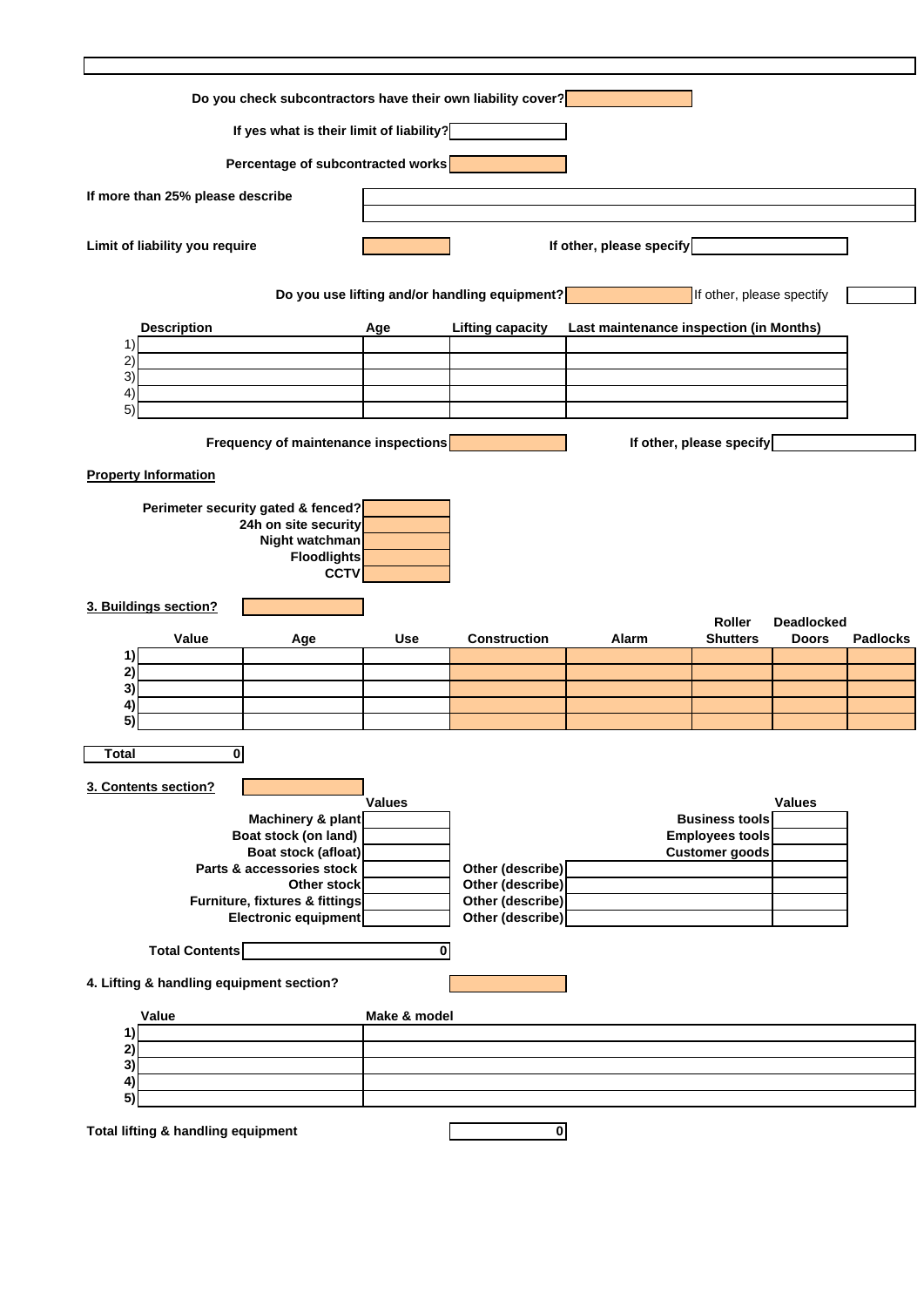|                        | 5. Marina installations section                        |                                                                                            |     |                                     |                                 |                                       |  |
|------------------------|--------------------------------------------------------|--------------------------------------------------------------------------------------------|-----|-------------------------------------|---------------------------------|---------------------------------------|--|
|                        | <b>Floating pontoons</b>                               | Value                                                                                      | Age | <b>Construction</b>                 | Professionally built? Built by? |                                       |  |
|                        | <b>Fixed pontoons</b>                                  |                                                                                            |     |                                     |                                 |                                       |  |
|                        | <b>Breakwaters</b>                                     |                                                                                            |     |                                     |                                 |                                       |  |
|                        | Quays/piers                                            |                                                                                            |     |                                     |                                 |                                       |  |
|                        | Piles, anchors etc.<br><b>Electrical installations</b> |                                                                                            |     |                                     |                                 |                                       |  |
|                        | Other (describe)                                       |                                                                                            |     |                                     |                                 |                                       |  |
|                        |                                                        |                                                                                            |     |                                     |                                 |                                       |  |
|                        |                                                        | <b>Total of marina installations</b>                                                       | 0   |                                     |                                 |                                       |  |
|                        | 6. Builders risk section?                              |                                                                                            |     |                                     |                                 |                                       |  |
|                        | Type of craft                                          |                                                                                            |     | Maximum values at risk any one time |                                 | Maximum values at risk any one vessel |  |
|                        |                                                        |                                                                                            |     |                                     |                                 |                                       |  |
|                        | Limit of liability required whilst afloat              |                                                                                            |     |                                     |                                 |                                       |  |
|                        | 7. Business interruption section?                      |                                                                                            |     |                                     |                                 |                                       |  |
|                        |                                                        | Estimated gross profit for next 12 months<br>Increased cost of working/extra expense limit |     |                                     |                                 |                                       |  |
|                        |                                                        | Indemnity period required                                                                  |     |                                     |                                 |                                       |  |
|                        | <b>Extensions required</b>                             |                                                                                            |     |                                     |                                 |                                       |  |
|                        | Prevention of access                                   |                                                                                            |     | Suppliers extension                 |                                 | <b>Failure of utilities</b>           |  |
|                        |                                                        |                                                                                            |     |                                     |                                 |                                       |  |
|                        |                                                        |                                                                                            |     |                                     |                                 |                                       |  |
|                        | 8. Own vessels section?                                |                                                                                            |     |                                     |                                 |                                       |  |
|                        |                                                        |                                                                                            |     |                                     |                                 |                                       |  |
| 1)                     | Value                                                  | Age                                                                                        | Use |                                     |                                 | Limit of liability whilst afloat      |  |
| 2)                     |                                                        |                                                                                            |     |                                     |                                 |                                       |  |
| 3)                     |                                                        |                                                                                            |     |                                     |                                 |                                       |  |
| 4)                     |                                                        |                                                                                            |     |                                     |                                 |                                       |  |
| 5)<br>6)               |                                                        |                                                                                            |     |                                     |                                 |                                       |  |
| Total                  | 0                                                      |                                                                                            |     |                                     |                                 |                                       |  |
|                        |                                                        |                                                                                            |     |                                     |                                 |                                       |  |
|                        |                                                        | If more than 6 vessels please provide a schedule                                           |     |                                     |                                 |                                       |  |
|                        | 9. Goods in transit section                            |                                                                                            |     |                                     |                                 |                                       |  |
|                        |                                                        | Goods in transit (by land including short ferry crossings on trailers, rail, air.)         |     |                                     |                                 |                                       |  |
|                        |                                                        |                                                                                            |     |                                     |                                 |                                       |  |
| Own vehicle            |                                                        | <b>Annual total sendings</b>                                                               |     | <b>Maximum distance transited</b>   |                                 | Average distance                      |  |
|                        |                                                        | Maximum value any one sending                                                              |     |                                     |                                 |                                       |  |
|                        |                                                        | Average value of any one sending                                                           |     |                                     |                                 |                                       |  |
|                        |                                                        |                                                                                            |     |                                     |                                 |                                       |  |
| <b>Courier vehicle</b> |                                                        |                                                                                            |     | <b>Maximum distance transited</b>   |                                 | Average distance                      |  |
|                        |                                                        | Annual total sendings<br>Maximum value any one sending                                     |     |                                     |                                 |                                       |  |
|                        |                                                        | Average value of any one sending                                                           |     |                                     |                                 |                                       |  |
|                        | <b>Money section required?</b>                         |                                                                                            |     |                                     |                                 |                                       |  |
|                        |                                                        |                                                                                            |     |                                     |                                 |                                       |  |
|                        | During business hours/transit/night safe               |                                                                                            |     | <b>Cover required?</b>              | <b>Limit required</b>           |                                       |  |
|                        | Locked safe outside business hours                     |                                                                                            |     |                                     |                                 |                                       |  |
|                        | At directors residence/principals office               |                                                                                            |     |                                     |                                 |                                       |  |
| Other (describe)       |                                                        |                                                                                            |     |                                     |                                 |                                       |  |